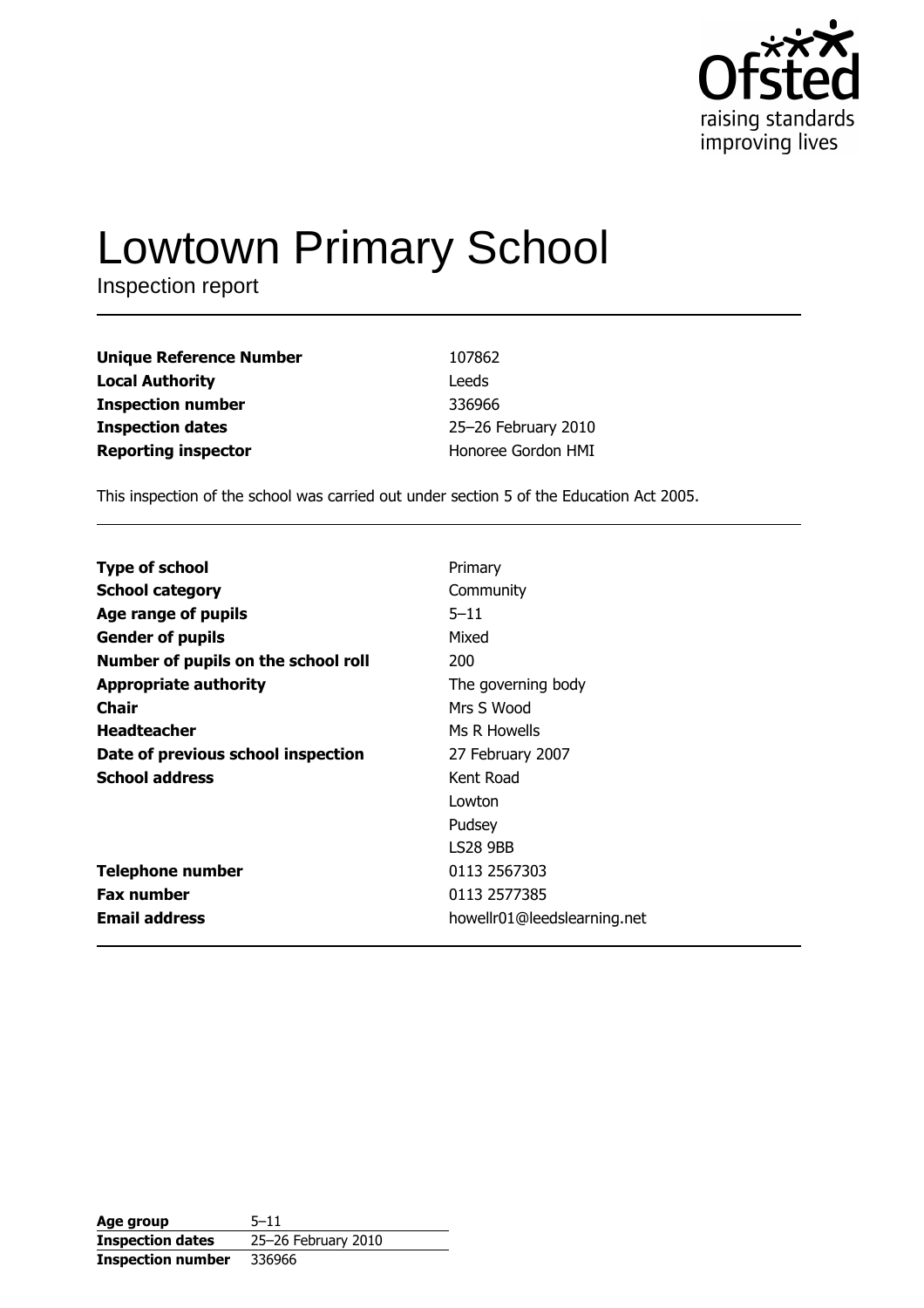The Office for Standards in Education, Children's Services and Skills (Ofsted) regulates and inspects to achieve excellence in the care of children and young people, and in education and skills for learners of all ages. It regulates and inspects childcare and children's social care, and inspects the Children and Family Court Advisory Support Service (Cafcass), schools, colleges, initial teacher training, work-based learning and skills training, adult and community learning, and education and training in prisons and other secure establishments. It rates council children's services, and inspects services for looked after children, safequarding and child protection.

Further copies of this report are obtainable from the school. Under the Education Act 2005, the school must provide a copy of this report free of charge to certain categories of people. A charge not exceeding the full cost of reproduction may be made for any other copies supplied.

If you would like a copy of this document in a different format, such as large print or Braille, please telephone 08456 404045, or email enquiries@ofsted.gov.uk.

You may copy all or parts of this document for non-commercial educational purposes, as long as you give details of the source and date of publication and do not alter the documentation in any way.

Royal Exchange Buildings St Ann's Square Manchester M2 7LA T: 08456 404045 Textphone: 0161 618 8524 E: enquiries@ofsted.gov.uk W: www.ofsted.gov.uk © Crown copyright 2010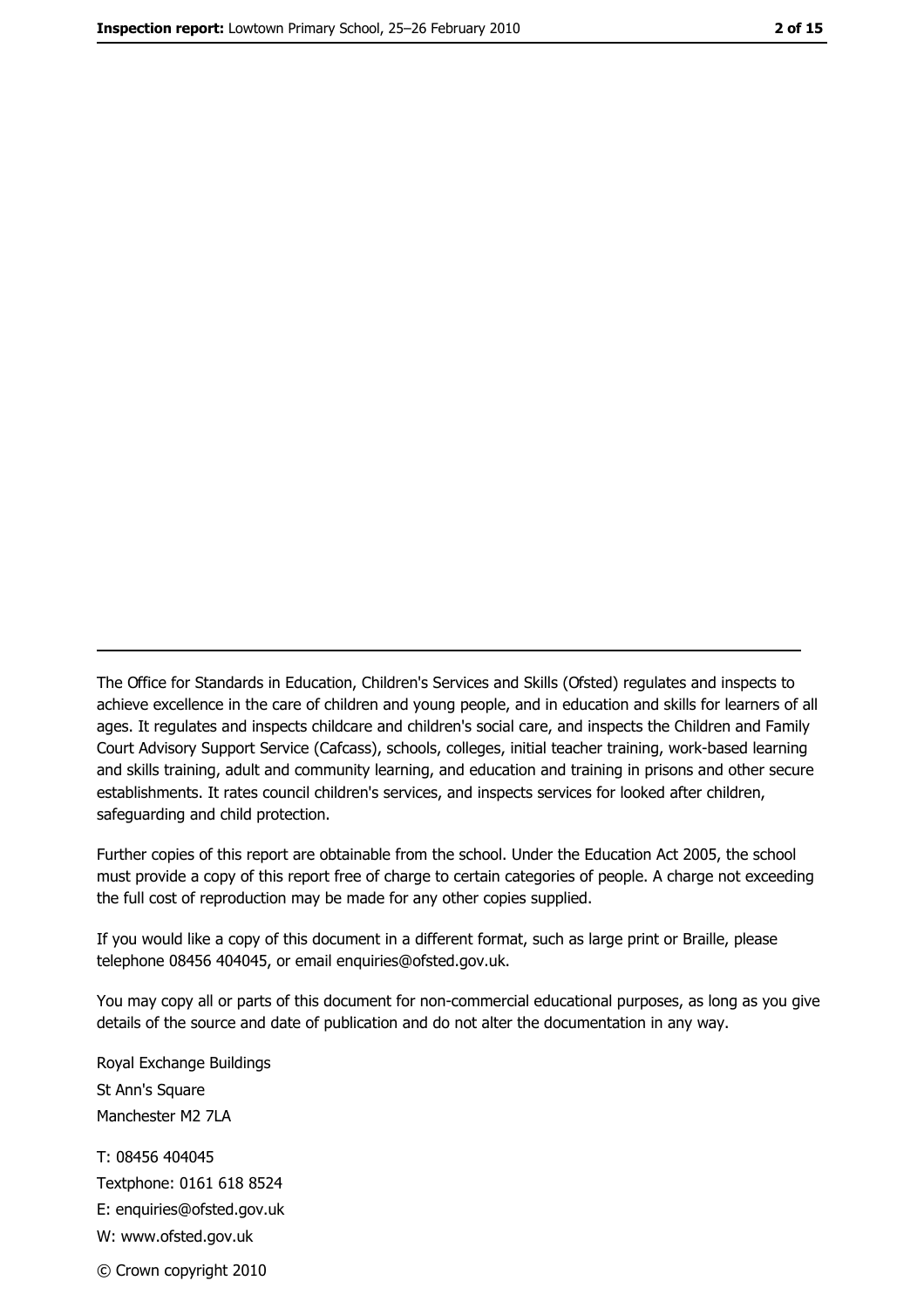# **Introduction**

This inspection was carried out by one of Her Majesty's Inspectors and two additional inspectors. The inspectors spent around half of their time observing learning. They visited 11 lessons and observed seven teachers. They held meetings with the headteacher, the Chair of Governors, staff who hold positions of responsibility in school and groups of pupils. They observed the school's work, and scrutinised documentation, including the school's data on pupils' progress, records relating to the care of pupils and notes of meetings held. They looked at 57 parental questionnaires and some questionnaires from staff and pupils.

The inspection team reviewed many aspects of the school's work. It looked in detail at the following:

- the fall in attainment at the end of Key Stage 2  $\blacksquare$
- the points for improvement from the previous inspection: writing, mathematics and  $\blacksquare$ teachers' use of assessment
- the achievement of different groups of pupils, including those who have special  $\blacksquare$ educational needs and/or disabilities
- the effectiveness of policy and practice on safeguarding.  $\blacksquare$

# Information about the school

Pudsey Lowtown School is a smaller than average sized primary school with one class in each year group, and is situated in a small town between Leeds and Bradford. The school intake is almost entirely White British. The proportion of pupils who have special educational needs varies in each year group but is typically around one in five. The school holds a number of awards: the Stephen Lawrence Award at level 3; Advanced Healthy School and the Inclusion Chartermark.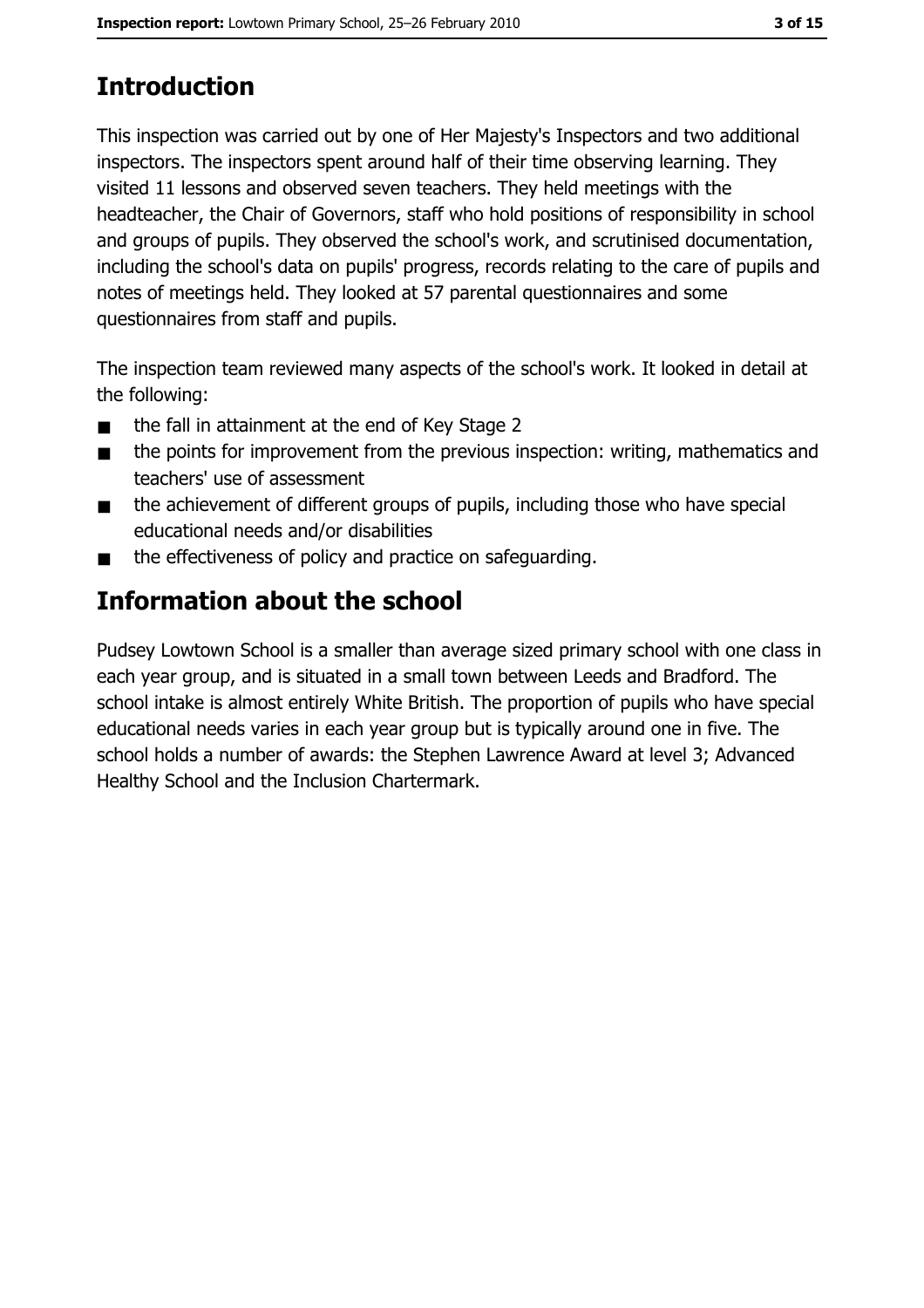# **Inspection judgements**

# Overall effectiveness: how good is the school?

## The school's capacity for sustained improvement

# **Main findings**

The overall effectiveness of Lowtown Primary school is satisfactory. The school's work has a number of good aspects: the curriculum; the care, guidance and support provided for pupils; and the procedures and practice to help safeguard them. The school is held in high esteem by its parents and the local community. Engagement with parents and carers to support their children's education and the pupils' contribution to their school and local community are outstanding.

Most of the outcomes related to pupils' personal development are good. Pupils' attendance is above average and their behaviour is good. They often get keenly involved in their lessons. Achievement and enjoyment are satisfactory. Pupils' attainment by the end of Key Stage 2 is broadly average but has declined since the last inspection. There has been some instability of staffing and the quality of teaching, though satisfactory overall, is variable. Pupils make satisfactory progress, but their progress is uneven across the year groups. The Early Years Foundation Stage is good, with particular strengths in children's personal development: children get off to a flying start. Progress in later years of the school is slower, though it accelerates significantly in Years 3 and 6.

The school's self-evaluation is largely accurate, however the inspectors do not agree with the school's assessment of its overall effectiveness as 'good'. This is because of the slipping standards and the inconsistent quality of teaching. The school knows where teaching needs to improve and has put in place a close system of lesson observation, mentoring and support to effect improvement. Inspectors could see the benefit this was beginning to bring during the inspection.

The school demonstrates satisfactory capacity to improve further. Leaders and managers have had some measure of success in addressing the points for improvement listed at the time of the previous inspection: standards in mathematics at Key Stage 1 have risen and are now average. Writing is improving, though pupils have not yet caught up to where they should be and some high-attaining pupils could be challenged more. Teachers' use of assessment to help quide teaching and learning is better, but not as effective in some year groups as in others.

# What does the school need to do to improve further?

- Raise attainment and improve the consistency of teaching across the year groups to  $\blacksquare$ ensure that pupils make faster progress by:
	- enhancing teachers' use of assessment in Key Stage 1 so that pupils are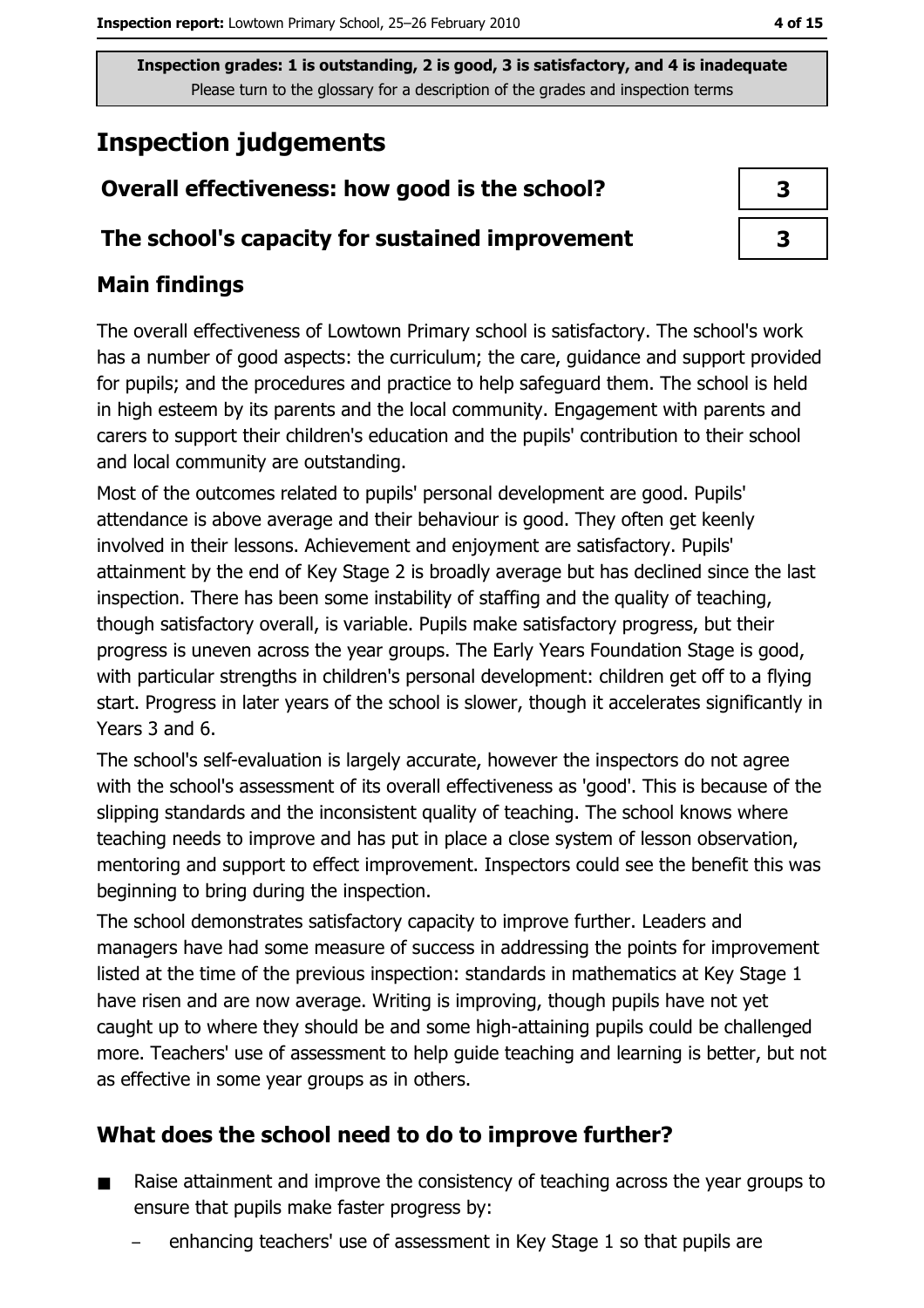suitably challenged

- matching teaching strategies better to the needs of particular groups of pupils and individuals
- checking that the way lessons are structured uses time wisely to promote pupils' engagement in lessons and so fosters their learning
- Improve attainment in writing further by:
	- making sure all pupils know what the next steps or targets are for improving their writing
	- raising the expectations of high-attaining pupils' writing, and providing those pupils with the skills needed to produce high-quality writing.
- About 40% of the schools whose overall effectiveness is judged satisfactory may  $\blacksquare$ receive a monitoring visit by an Ofsted inspector before their next section 5 inspection.

## **Outcomes for individuals and groups of pupils**

Current attainment at the end of Key Stage 2, as observed in lessons, is at least average for most pupils, with a good number of pupils working at above average standards. Standards are strongest in science, with a good proportion of pupils gaining higher than average levels, and in reading, where attainment is above average. Attainment in mathematics is broadly average, and has improved in Key Stage 1 since the previous inspection.

Attainment in Key Stage 1 has risen overall and is now broadly average. Attainment at Key Stage 1 in mathematics is significantly above average. Data show that attainment in writing is below average. The school's concerted drive on writing over the last 18 months is beginning to show some benefit in that writing skills are improving in all classes. Pupils are now making satisfactory progress in writing but have some way to go yet in some of the year groups to catch up to where they should be.

Pupils enter school with broadly average attainment. They make satisfactory progress, so that by the end of Year 6 their standards are also broadly average. However, the trend for attainment has fallen from above average at the time of the previous inspection. The spread of ability levels, the growing proportion of pupils who have special educational needs and/or disabilities, and instability in staffing lie behind this falling trend in both attainment and the rate of progress that pupils make.

Pupils' progress over the year groups, though satisfactory overall, is uneven. The school's tracking data and inspectors' observations show that currently progress is fastest in the Early Years Foundation Stage, in Year 3 and in the final year. In a number of lessons seen, where teaching was at its strongest and most exciting, pupils were making good progress.

The progress of different groups of pupil, such as those who have special educational needs and/or disabilities is similar to their peers. The school provides good support for these pupils to help them achieve. Some individual pupils and groups make good

3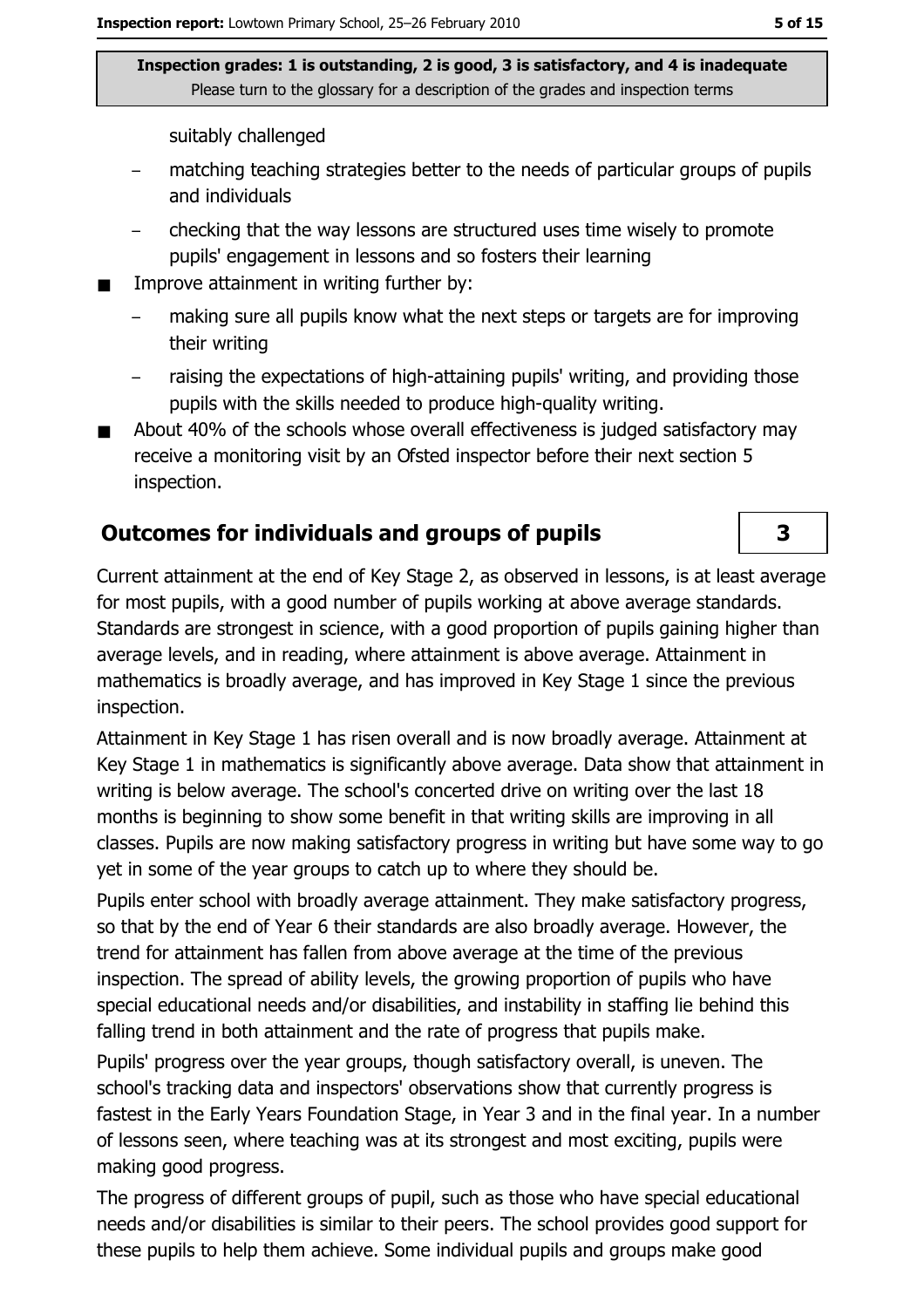progress, for example where specific support has been targeted at a particular group of pupils who are disadvantaged or at risk of underachieving. The school's data show that a number of these pupils are making good progress to reach nationally expected levels by the time they leave school. The school is successfully closing the gap between the achievement of boys and girls: the progress of boys and their attainment has improved since the previous inspection. However, higher-attaining pupils could be more challenged in some lessons, so that they make faster progress.

Pupils have good awareness of how to keep themselves safe and are particularly keen on leading a healthy lifestyle, with many walking to school. Pupils contribute widely to many local activities at different levels, including where they might influence decisions, through lobbying on local issues. For example, school council expressed concerns about the volume of traffic near the school and traffic lights are being installed. The pupils work on Fair Trade links directly into the Pudsey Fair Trade group. Pupils act as anti-bullying 'ambassadors' to promote their message city-wide. At the time of the inspection the school choir was recording a CD to sell to aid the Haiti earthquake appeal.

These are the grades for pupils' outcomes

| Pupils' achievement and the extent to which they enjoy their learning                                                     |   |
|---------------------------------------------------------------------------------------------------------------------------|---|
| Taking into account:<br>Pupils' attainment <sup>1</sup>                                                                   | 3 |
| The quality of pupils' learning and their progress                                                                        | 3 |
| The quality of learning for pupils with special educational needs and/or<br>disabilities and their progress               | 3 |
| The extent to which pupils feel safe                                                                                      |   |
| <b>Pupils' behaviour</b>                                                                                                  |   |
| The extent to which pupils adopt healthy lifestyles                                                                       |   |
| The extent to which pupils contribute to the school and wider community                                                   |   |
| The extent to which pupils develop workplace and other skills that will<br>contribute to their future economic well-being |   |
| Taking into account:<br>Pupils' attendance <sup>1</sup>                                                                   |   |
| The extent of pupils' spiritual, moral, social and cultural development                                                   |   |

## How effective is the provision?

The grades for attainment and attendance are: 1 is high; 2 is above average; 3 is broadly average; and 4 is low.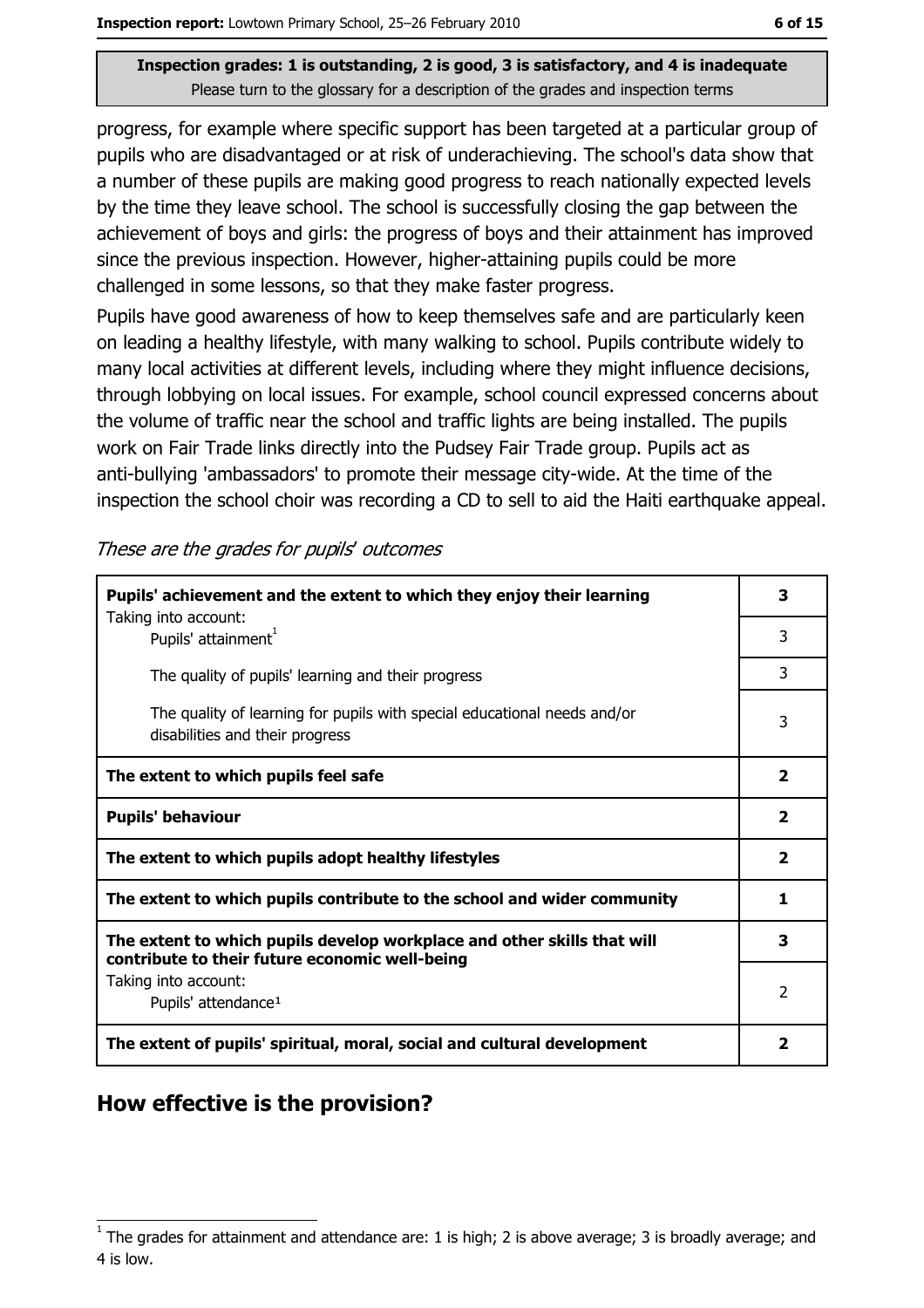The quality of teaching is too variable. Where it is good or better, learning is well-planned and responds to pupils' different learning styles. Lessons proceed at a good pace, with activities suitably matched to different ability levels or needs. Pupils are clear about what level they are working to and how to reach the next one. Teaching assistants are effectively deployed to help move learning on. In an outstanding Year 6 mathematics lesson observed, there was a real 'buzz' as excited pupils worked in groups, on laptops and in pairs to calculate areas of shapes. All pupils, regardless of ability, were suitably challenged and supported.

Where lessons are less successful, time taken for some activities is too long and so learning slows down. Tasks are not sufficiently tailored to individual pupils or groups. Teachers' use of assessment to help them plan lessons pitched at the right level has improved since the last inspection, but this was not evident in all classes.

The curriculum provides lots of opportunities in music and drama, visits, residentials and first-hand experiences, such as making bread. These play a large part in promoting pupils' development and in their evident enjoyment of school. International week, arts week and reading week all contribute effectively to wide-ranging experiences. The religious education curriculum broadens pupils' horizons with regard to other faiths and cultures. Information and communication technology (ICT) is established well across the curriculum. Teachers make effective use of ICT in lessons to engage pupils in learning and to help their understanding

A programme of intervention in Key Stage 1, typically in Year 2, is accelerating pupils' progress in reading and mathematics. The Every Child Counts project is having an outstanding impact on the progress of a small number of those pupils who have special educational needs. Support for pupils who have special educational needs is good overall and enables them to achieve as well as other pupils.

| The quality of teaching                                                                                    | 3 |
|------------------------------------------------------------------------------------------------------------|---|
| Taking into account:<br>The use of assessment to support learning                                          |   |
| The extent to which the curriculum meets pupils' needs, including, where<br>relevant, through partnerships |   |
| The effectiveness of care, guidance and support                                                            |   |

These are the grades for the quality of provision

## How effective are leadership and management?

The school's leaders and managers embed ambition and drive improvement satisfactorily. Many outcomes for pupils have remained good since the previous inspection, but attainment has dropped recently. In their questionnaire responses parents gave a resounding vote of confidence in the school. Records show that their voice is heard and influences decisions taken. A new internet 'learning platform' increases their opportunities to communicate and to work together with the school to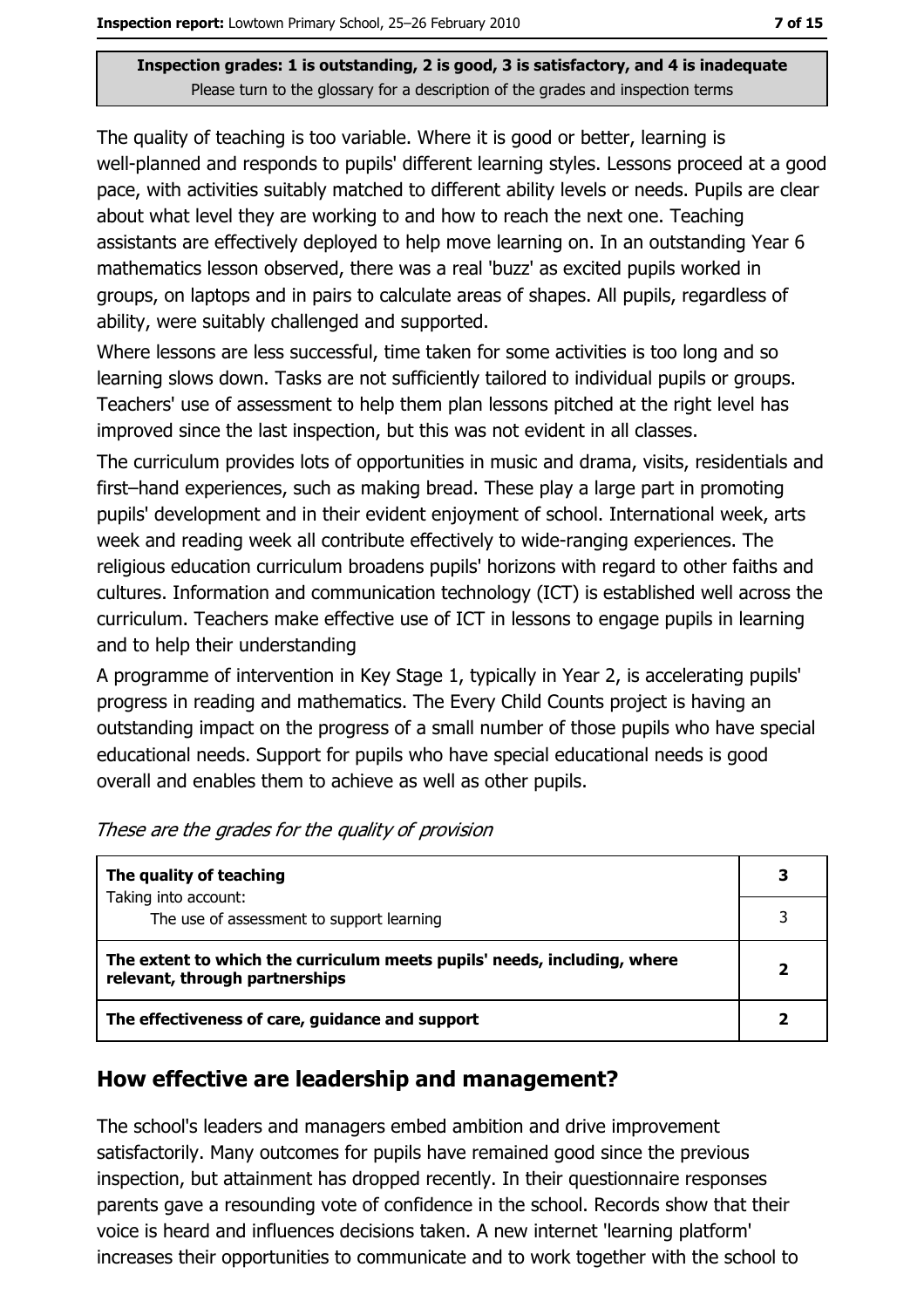enhance their children's learning.

The school promotes equality and tackles discrimination well and the promotion of community cohesion is good. Much effort goes into successfully promoting a harmonious local community, with a proactive approach to raising pupils' and their families' awareness and understanding about other religions and cultures. The school takes a strong stance on racism and anti-bullying is high-profile. Pupils are proud of this and say that they feel safe in school. Safeguarding procedures are robust: the school is quick to step in and seek outside support, if necessary, for any vulnerable pupils. A number of links with other schools, agencies and professionals operate effectively to enhance the curriculum for pupils or to support their overall well-being.

Governors support and challenge the school to improve further. They are developing more formal approaches for evaluating some aspects of the school's work.

| These are the grades for leadership and management |  |  |
|----------------------------------------------------|--|--|
|                                                    |  |  |

| The effectiveness of leadership and management in embedding ambition and<br>driving improvement                                                                     | 3                       |
|---------------------------------------------------------------------------------------------------------------------------------------------------------------------|-------------------------|
| Taking into account:<br>The leadership and management of teaching and learning                                                                                      | 3                       |
| The effectiveness of the governing body in challenging and supporting the<br>school so that weaknesses are tackled decisively and statutory responsibilities<br>met | з                       |
| The effectiveness of the school's engagement with parents and carers                                                                                                | 1                       |
| The effectiveness of partnerships in promoting learning and well-being                                                                                              | $\overline{\mathbf{2}}$ |
| The effectiveness with which the school promotes equality of opportunity and<br>tackles discrimination                                                              | $\overline{\mathbf{2}}$ |
| The effectiveness of safeguarding procedures                                                                                                                        | $\overline{\mathbf{2}}$ |
| The effectiveness with which the school promotes community cohesion                                                                                                 | $\overline{2}$          |
| The effectiveness with which the school deploys resources to achieve<br>value for money                                                                             |                         |

# **Early Years Foundation Stage**

The Early Years Foundation Stage is good, with some outstanding features. Leadership and management are good. The teacher and setting are used justifiably as models within the local authority, but progress is not yet outstanding in the majority of the six areas of learning.

Attainment on entry is broadly at typical levels and children progress well over the year. At the end of the Reception year, attainment in physical development and attitudes to learning are high; in other aspects, such as writing and social development, it is broadly average. Writing tends to 'dip' on entry to Year 1. The school is now putting greater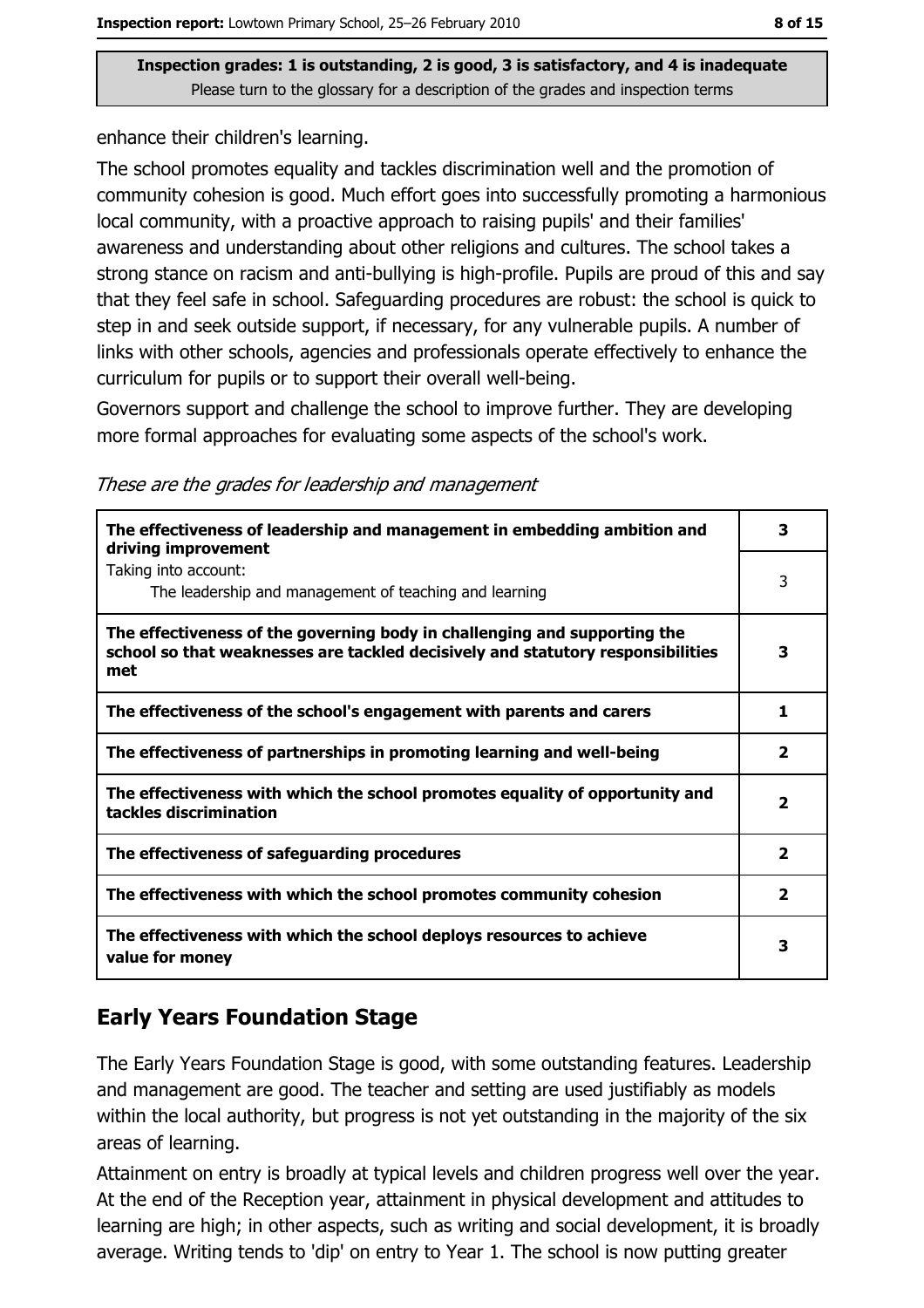emphasis on the development of these weaker skills.

A real strength of the setting is teachers' use of day-to-day assessment to devise what children need to do next. Relationships are excellent and the children are enthusiastic about learning. Often, behaviour is first-class. The teaching assistant and class teacher work well together. The outside space is well used in most weathers and the inside space is used effectively as a workshop for exploration. Children are used to taking care of the resources and acting responsibly.

These are the grades for the Early Years Foundation Stage

| <b>Overall effectiveness of the Early Years Foundation Stage</b>                      |  |
|---------------------------------------------------------------------------------------|--|
| Taking into account:<br>Outcomes for children in the Early Years Foundation Stage     |  |
| The quality of provision in the Early Years Foundation Stage                          |  |
| The effectiveness of leadership and management of the Early Years<br>Foundation Stage |  |

# **Views of parents and carers**

Parents' views of the school are strongly positive. The responses to the questionnaires are echoed in the school's own surveys.

A minority of parents seemed less convinced about the effectiveness of management in the school. This was discussed with the headteacher who explained that there have been some differences of opinion at times between the school and a few parents, for example, over the school's policy for including all pupils in school activities. Inspectors consider that the school gives due regard to the views expressed by parents when determining policy.

A very small minority of parents had concerns about behaviour. Inspectors judge behaviour as good overall, both in and out of lessons, allowing effective learning to be taking place. When the pace of lessons slows, occasionally some pupils get bored. It is here that the school is rightly concentrating its efforts - to ensure that lessons meet pupils' needs well and that the level of challenge is appropriate. Pupils say that behaviour is well managed by teachers and is not an issue.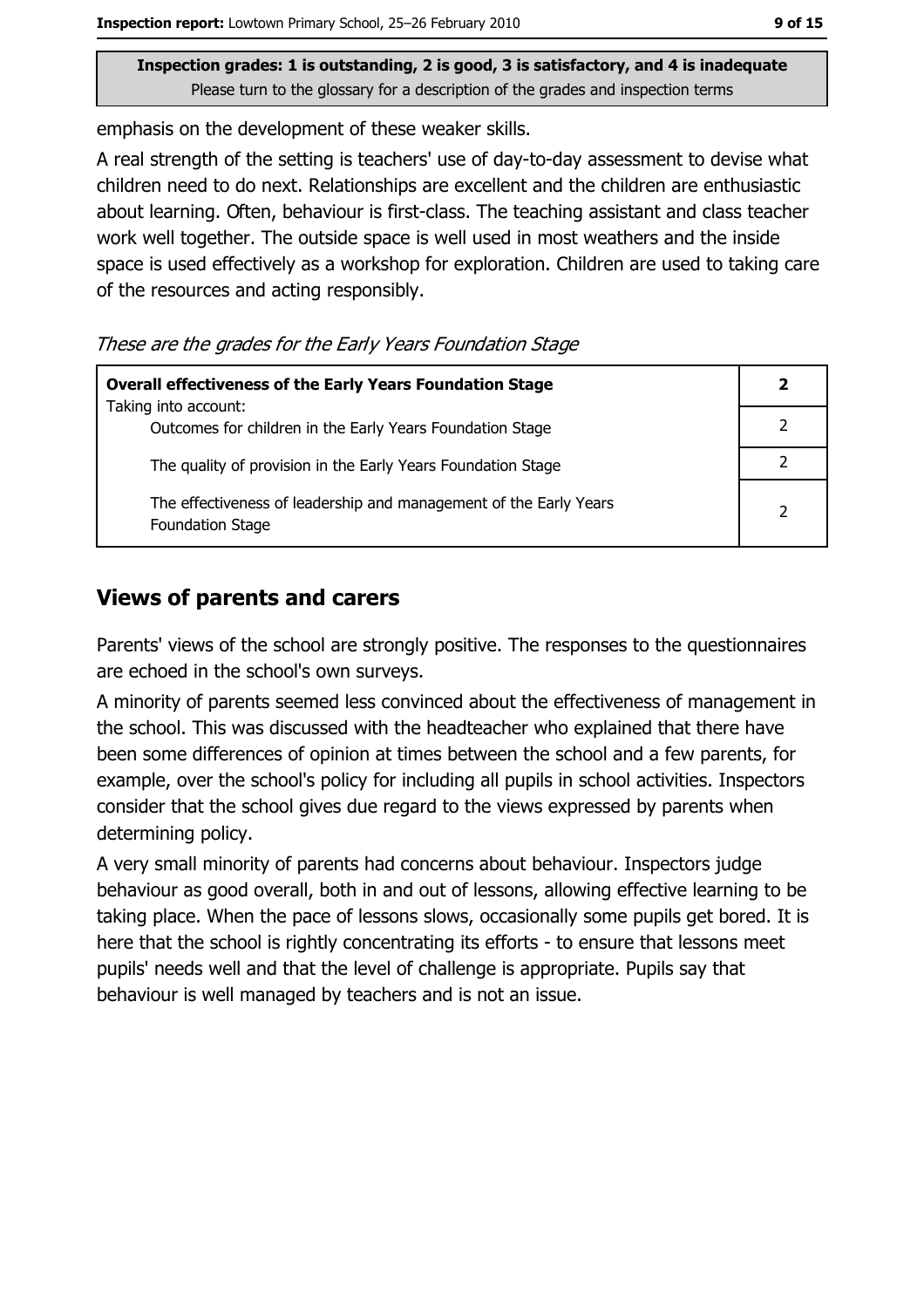#### Responses from parents and carers to Ofsted's questionnaire

Ofsted invited all the registered parents and carers of pupils registered at Lowtown Primary School to complete a questionnaire about their views of the school.

In the questionnaire, parents and carers were asked to record how strongly they agreed with 13 statements about the school.

The inspection team received 57 completed questionnaires by the end of the on-site inspection. In total, there are 200 pupils registered at the school.

| <b>Statements</b>                                                                                                                                                                                                                                       | <b>Strongly</b><br><b>Agree</b> |               | <b>Agree</b> |               | <b>Disagree</b> |                | <b>Strongly</b><br>disagree |                |
|---------------------------------------------------------------------------------------------------------------------------------------------------------------------------------------------------------------------------------------------------------|---------------------------------|---------------|--------------|---------------|-----------------|----------------|-----------------------------|----------------|
|                                                                                                                                                                                                                                                         | <b>Total</b>                    | $\frac{1}{2}$ | <b>Total</b> | $\frac{1}{2}$ | <b>Total</b>    | $\frac{1}{2}$  | <b>Total</b>                | $\frac{1}{2}$  |
| My child enjoys school                                                                                                                                                                                                                                  | 38                              | 67            | 18           | 32            | 1               | $\overline{2}$ | $\Omega$                    | 0              |
| The school keeps my child<br>safe                                                                                                                                                                                                                       | 38                              | 67            | 19           | 33            | 0               | 0              | 0                           | 0              |
| The school informs me<br>about my child's progress                                                                                                                                                                                                      | 31                              | 54            | 25           | 44            | $\mathbf{1}$    | $\overline{2}$ | 0                           | 0              |
| My child is making enough<br>progress at this school                                                                                                                                                                                                    | 34                              | 60            | 22           | 39            | 0               | 0              | 1                           | $\overline{2}$ |
| The teaching is good at this<br>school                                                                                                                                                                                                                  | 33                              | 58            | 24           | 42            | 0               | 0              | 0                           | 0              |
| The school helps me to<br>support my child's learning                                                                                                                                                                                                   | 32                              | 56            | 23           | 40            | $\overline{2}$  | 4              | 0                           | 0              |
| The school helps my child to<br>have a healthy lifestyle                                                                                                                                                                                                | 33                              | 58            | 24           | 42            | $\mathbf 0$     | 0              | 0                           | $\mathbf 0$    |
| The school makes sure that<br>my child is well prepared for<br>the future (for example<br>changing year group,<br>changing school, and for<br>children who are finishing<br>school, entering further or<br>higher education, or<br>entering employment) | 23                              | 40            | 27           | 47            | $\overline{2}$  | 4              | $\mathbf 0$                 | $\mathbf 0$    |
| The school meets my child's<br>particular needs                                                                                                                                                                                                         | 28                              | 49            | 26           | 46            | $\overline{2}$  | 4              | 0                           | 0              |
| The school deals effectively<br>with unacceptable behaviour                                                                                                                                                                                             | 22                              | 39            | 24           | 42            | 5               | 9              | 3                           | 5              |
| The school takes account of<br>my suggestions and<br>concerns                                                                                                                                                                                           | 22                              | 39            | 28           | 49            | 5               | 9              | 0                           | 0              |
| The school is led and<br>managed effectively                                                                                                                                                                                                            | 25                              | 44            | 20           | 35            | 8               | 14             | $\overline{2}$              | $\overline{4}$ |
| Overall, I am happy with my<br>child's experience at this<br>school                                                                                                                                                                                     | 30                              | 53            | 26           | 46            | $\mathbf 0$     | 0              | $\mathbf 0$                 | $\mathbf 0$    |

The table above summarises the responses that parents and carers made to each statement. The percentages indicate the proportion of parents and carers giving that response out of the total number of completed questionnaires. Where one or more parents and carers chose not to answer a particular question, the percentages will not add up to 100%.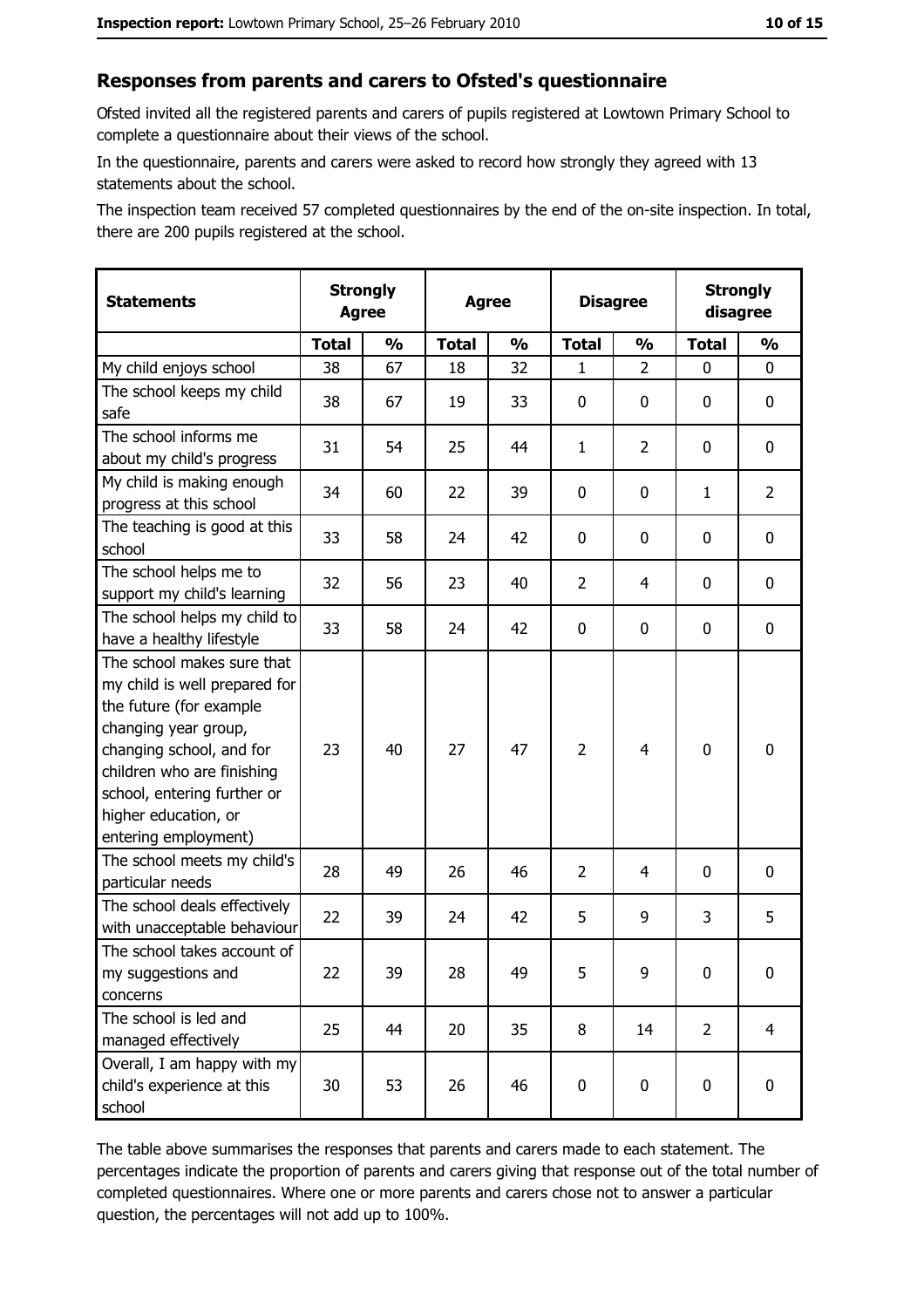# Glossary

| Grade   | <b>Judgement</b> | <b>Description</b>                                                                                                                                                                                                               |  |
|---------|------------------|----------------------------------------------------------------------------------------------------------------------------------------------------------------------------------------------------------------------------------|--|
| Grade 1 | Outstanding      | These features are highly effective. An oustanding<br>school provides exceptionally well for its pupils' needs.                                                                                                                  |  |
| Grade 2 | Good             | These are very positive features of a school. A school<br>that is good is serving its pupils well.                                                                                                                               |  |
| Grade 3 | Satisfactory     | These features are of reasonable quality. A satisfactory<br>school is providing adequately for its pupils.                                                                                                                       |  |
| Grade 4 | Inadequate       | These features are not of an acceptable standard. An<br>inadequate school needs to make significant<br>improvement in order to meet the needs of its pupils.<br>Ofsted inspectors will make further visits until it<br>improves. |  |

# What inspection judgements mean

## Overall effectiveness of schools inspected between September 2007 and July 2008

|                       | Overall effectiveness judgement (percentage of<br>schools) |      |                     |                   |
|-----------------------|------------------------------------------------------------|------|---------------------|-------------------|
| <b>Type of school</b> | <b>Outstanding</b>                                         | Good | <b>Satisfactory</b> | <b>Inadequate</b> |
| Nursery schools       | 39                                                         | 58   | 3                   | 0                 |
| Primary schools       | 13                                                         | 50   | 33                  | 4                 |
| Secondary schools     | 17                                                         | 40   | 34                  | 9                 |
| Sixth forms           | 18                                                         | 43   | 37                  | $\overline{2}$    |
| Special schools       | 26                                                         | 54   | 18                  | $\overline{2}$    |
| Pupil referral units  | 7                                                          | 55   | 30                  | 7                 |
| All schools           | 15                                                         | 49   | 32                  | 5                 |

New school inspection arrangements were introduced on 1 September 2009. This means that inspectors now make some additional judgements that were not made previously.

The data in the table above were reported in The Annual Report of Her Majesty's Chief Inspector of Education, Children's Services and Skills 2007/08.

Percentages are rounded and do not always add exactly to 100. Secondary school figures include those that have sixth forms, and sixth form figures include only the data specifically for sixth form inspection judgements.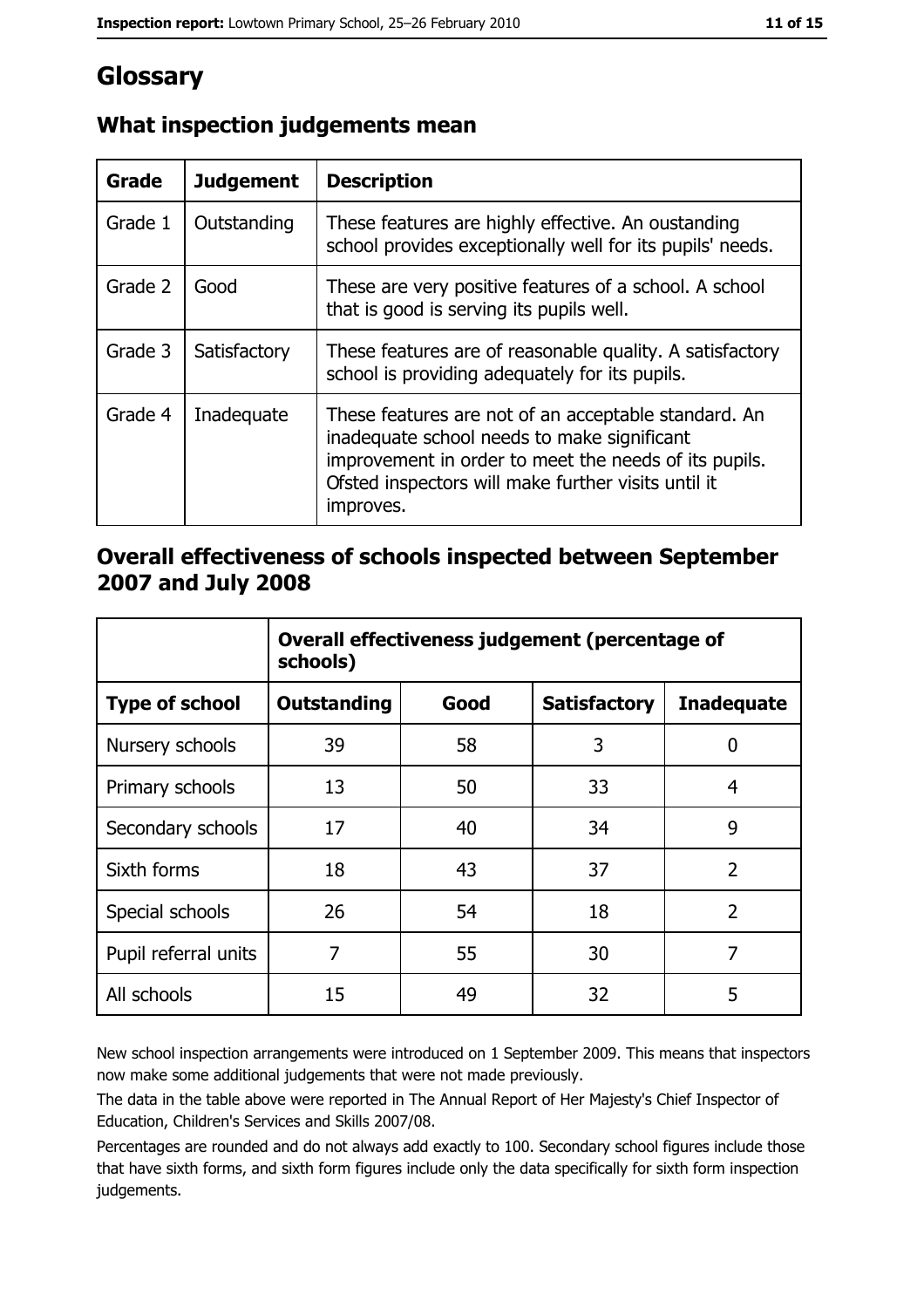# **Common terminology used by inspectors**

| Achievement:                  | the progress and success of a pupil in<br>their learning, development or training.                                                                                                                                                                                                                           |
|-------------------------------|--------------------------------------------------------------------------------------------------------------------------------------------------------------------------------------------------------------------------------------------------------------------------------------------------------------|
| Attainment:                   | the standard of the pupils' work shown by<br>test and examination results and in<br>lessons.                                                                                                                                                                                                                 |
| Capacity to improve:          | the proven ability of the school to<br>continue improving. Inspectors base this<br>judgement on what the school has<br>accomplished so far and on the quality of<br>its systems to maintain improvement.                                                                                                     |
| Leadership and management:    | the contribution of all the staff with<br>responsibilities, not just the headteacher,<br>to identifying priorities, directing and<br>motivating staff and running the school.                                                                                                                                |
| Learning:                     | how well pupils acquire knowledge,<br>develop their understanding, learn and<br>practise skills and are developing their<br>competence as learners.                                                                                                                                                          |
| <b>Overall effectiveness:</b> | inspectors form a judgement on a school's<br>overall effectiveness based on the findings<br>from their inspection of the school. The<br>following judgements, in particular,<br>influence what the overall effectiveness<br>judgement will be.                                                               |
|                               | The school's capacity for sustained<br>improvement.<br>Outcomes for individuals and groups<br>of pupils.<br>The quality of teaching.<br>The extent to which the curriculum<br>meets pupil's needs, including where<br>relevant, through partnerships.<br>The effectiveness of care, guidance<br>and support. |
| Progress:                     | the rate at which pupils are learning in<br>lessons and over longer periods of time. It<br>is often measured by comparing the<br>pupils' attainment at the end of a key<br>stage with their attainment when they<br>started.                                                                                 |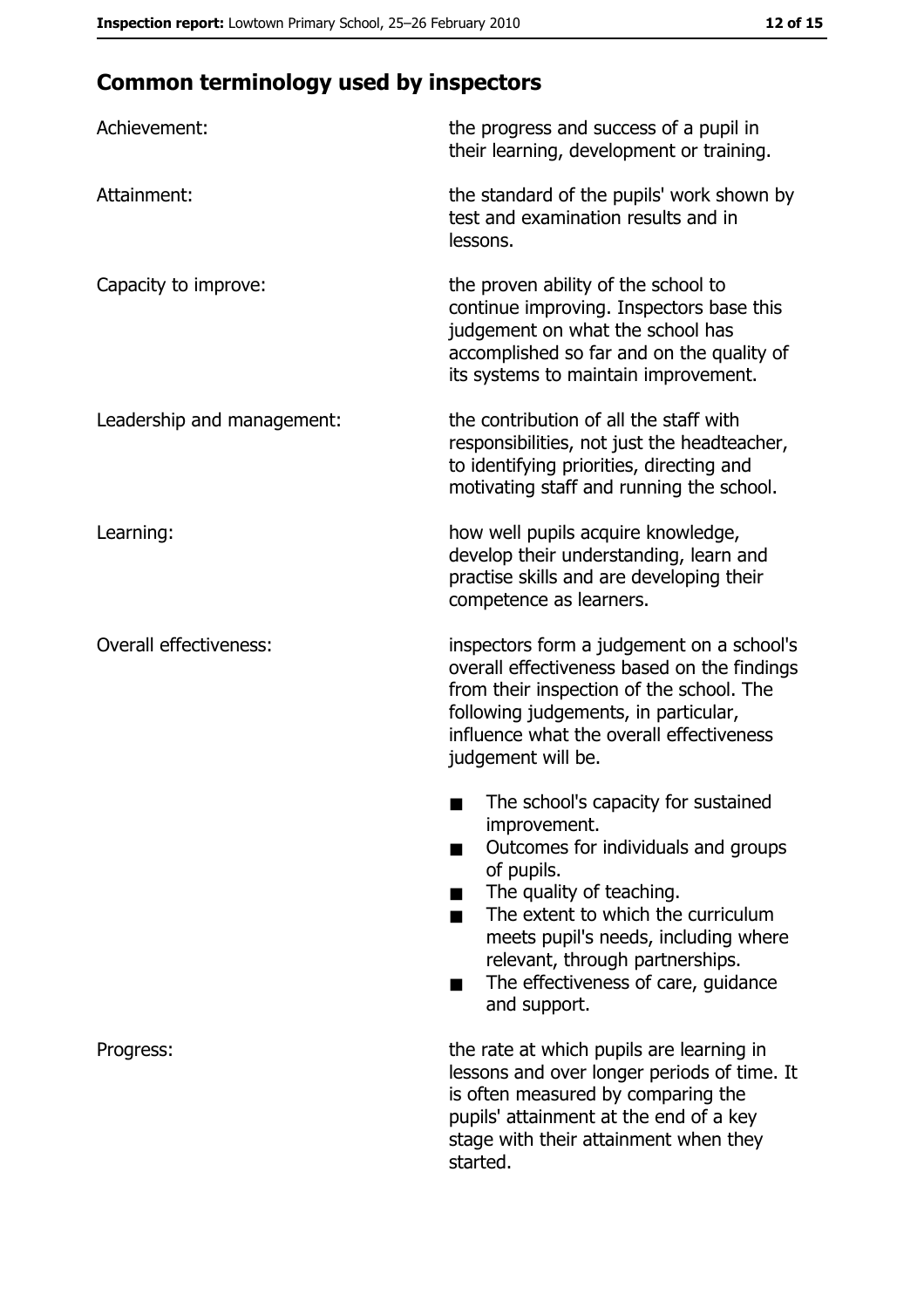This letter is provided for the school, parents and carers to share with their children. It describes Ofsted's main findings from the inspection of their school.



3 March 2010

**Dear Pupils** 

Inspection of Lowtown Primary School, Pudsey, LS28 9BB

I am writing to thank you for your help when I visited your school with two other inspectors recently and to tell you our views about the school.

Your school is satisfactory overall and a number of aspects are good. One or two parts of the school's work are excellent. For example, we think that the school and your parents work very closely together to help you do well. Also, you really get involved in your community, in what is going on in school and around, in Pudsey and beyond. That helps you learn how to get on with other people, which is important. Your parents told us in the questionnaires how pleased they were with Lowtown.

Here are the main things we found out about your school:

- Standards at the end of Year 6 are average.  $\blacksquare$
- Your progress is satisfactory. In some lessons your progress is good.  $\blacksquare$
- Your writing is improving. You are now making satisfactory progress.  $\blacksquare$
- Your mathematical skills have improved since the last inspection.  $\blacksquare$
- The curriculum is good: there are lots of exciting things for you to do.  $\blacksquare$
- The staff care, quide and support you well.  $\blacksquare$
- The Early Years Foundation Stage provision is good.  $\blacksquare$
- Your behaviour is good. We can see that you are keen to learn.  $\blacksquare$
- Your attendance is good. You told us that you enjoy coming to school.  $\blacksquare$
- You are keen to be healthy; it was good to hear how many of you walk to school.  $\blacksquare$

Teaching is satisfactory, but some lessons are better than others. In the best ones you were kept really busy, everyone had work to do that suited them and you were clear what you had to do to improve your work. We have asked your headteacher to see how to make all the lessons like that, so your progress can be even better.

Whilst the standards you achieve in writing are starting to improve, we think they could still be much better, so we have asked the school to improve them further. You can help by working really hard to improve your skills in writing.

Yours sincerely

Mrs Honoree Gordon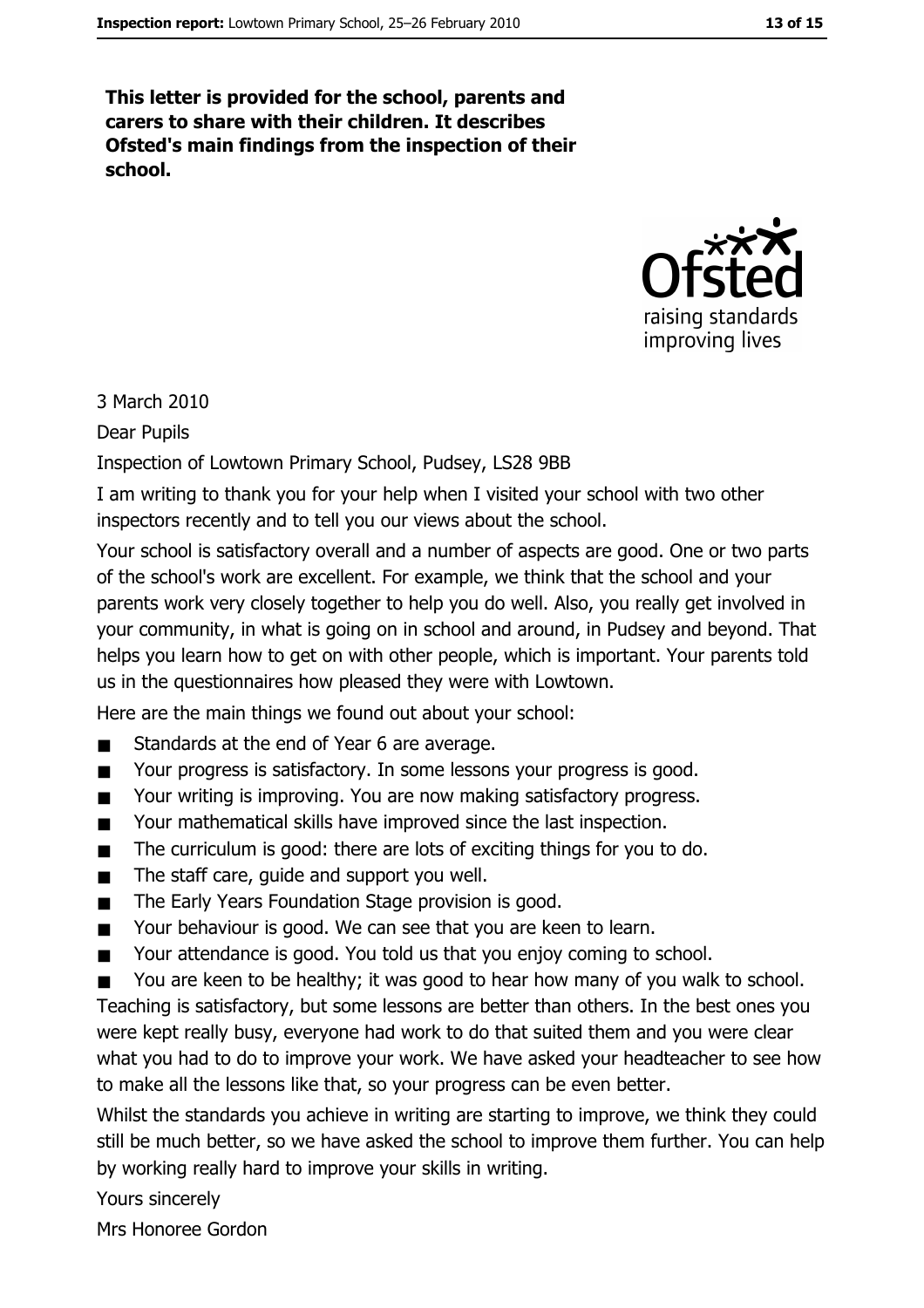Her Majesty's Inspector